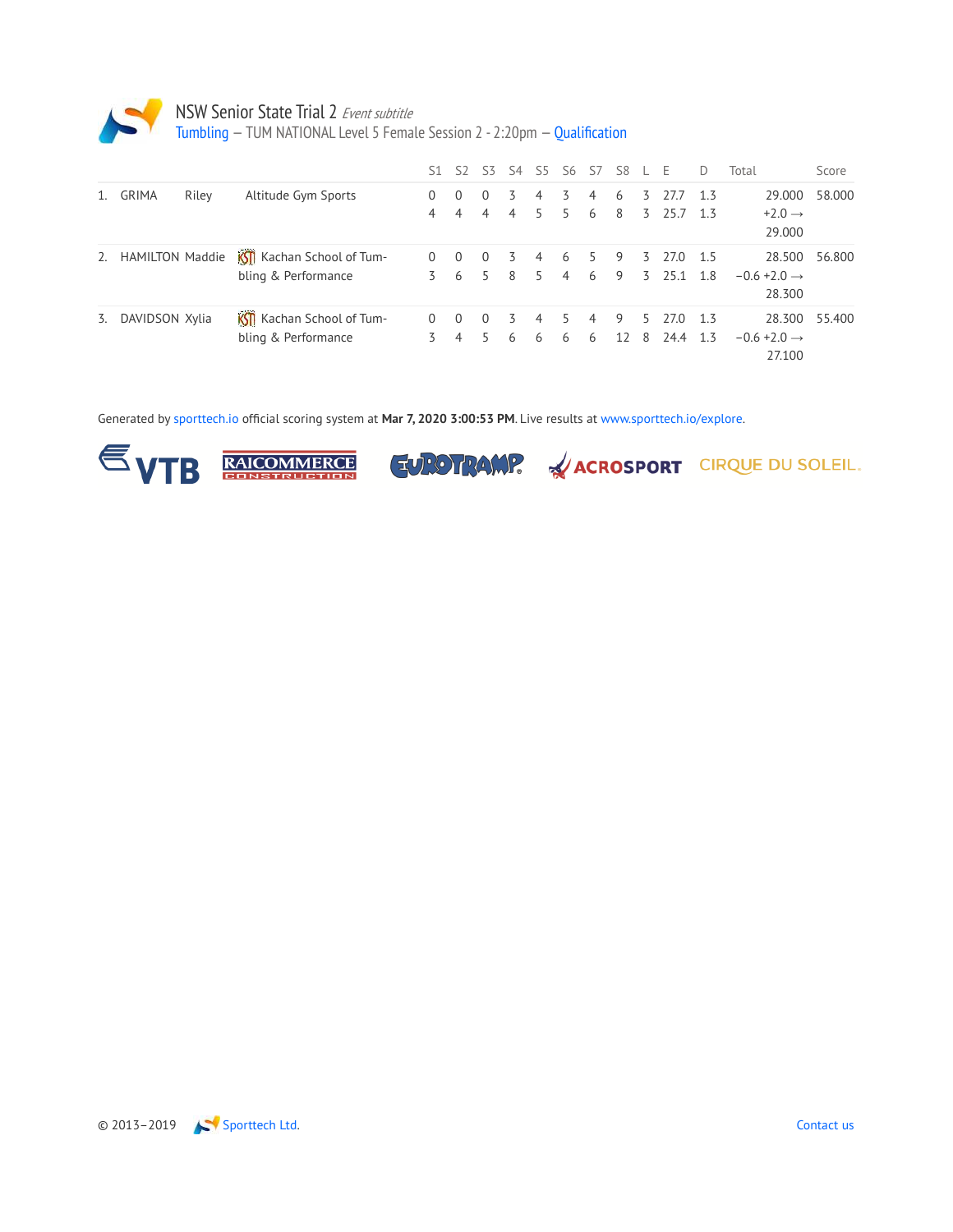

Tumbling — TUM NATIONAL Level 5 Male Session 2 - 2:50pm — Qualification

|         |                   |        |                                                        | S <sub>1</sub>       | 52                   | 53                   | 54     | S5      | S6      | S7     | S8     |                     | E                    | D          | Total                                                                     | Score  |
|---------|-------------------|--------|--------------------------------------------------------|----------------------|----------------------|----------------------|--------|---------|---------|--------|--------|---------------------|----------------------|------------|---------------------------------------------------------------------------|--------|
| $1_{-}$ | <b>MAROUN Eli</b> |        | <b>KSTI</b> Kachan School of Tumbling<br>& Performance | $\Omega$<br>3        | $\Omega$<br>5        | $\Omega$<br>4        | 3<br>3 | 6<br>3  | 6<br>2  | 6<br>5 | 9<br>8 | 8<br>4              | 26.2 1.6<br>26.3     | 1.8        | $-0.6 \rightarrow$<br>27.200<br>$+2.0 \rightarrow$<br>30.100              | 57.300 |
| 2.      | COSTA             | Kye    | <b>SGRC</b> Sydney Gymnastics Centre                   | $\mathbf{0}$<br>8    | $\mathbf 0$<br>5     | $\Omega$<br>7        | 3<br>7 | 4<br>5  | 6<br>5. | 6<br>6 | 7<br>8 | 3<br>$\overline{0}$ | 27.1<br>24.9         | 1.3<br>1.8 | $-0.6 \rightarrow 55.900$<br>27,800<br>$-0.6 + 2.0 \rightarrow$<br>28.100 |        |
|         | 3. DAWES          | Lucas  | Altitude Gym Sports                                    | $\Omega$<br>0        | $\Omega$<br>$\Omega$ | $\Omega$<br>$\Omega$ | 3<br>8 | 5.<br>6 | 6<br>6  | 9<br>6 | 9<br>9 | 4                   | 3 26.5 1.4<br>26.1   | 0.9        | 27.900<br>27,000                                                          | 54.900 |
| 4.      | <b>FACER</b>      | Oliver | PCYC Auburn                                            | $\Omega$<br>$\Omega$ | $\Omega$<br>$\Omega$ | $\Omega$<br>$\Omega$ | 9<br>4 | 6<br>6  | 7<br>6  | 8<br>9 | 9<br>9 | 9<br>5.             | 25.2 1.5<br>26.1 1.4 |            | $-0.6 \rightarrow$<br>26.100<br>27.500                                    | 53.600 |

Generated by sporttech.io official scoring system at **Mar 7, 2020 3:29:45 PM**. Live results at www.sporttech.io/explore.







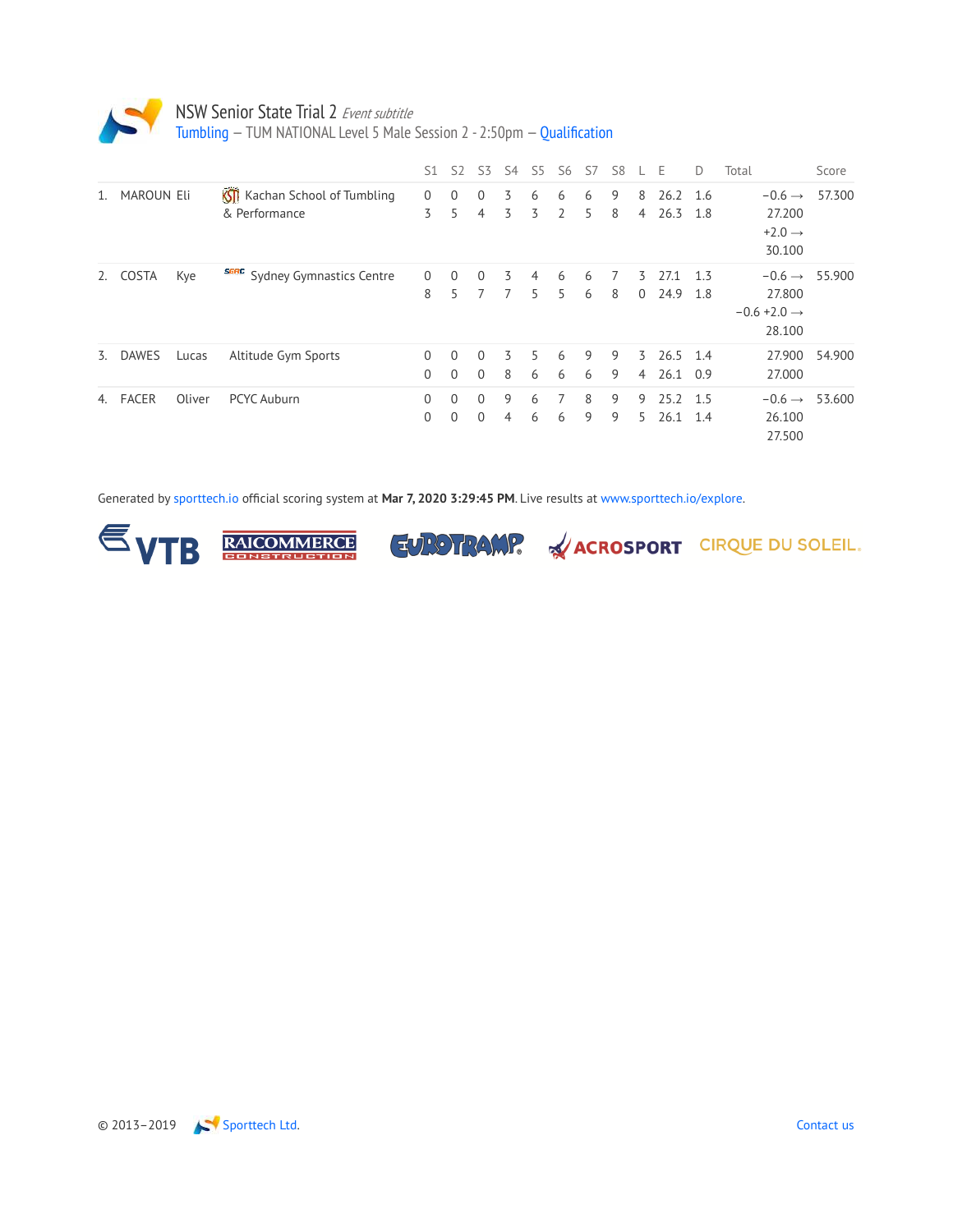

Tumbling — TUM NATIONAL Level 6 Female Session 2 - 2:20pm — Qualification

|                |                        |          |                                                          | S1                         | 52                | S <sub>3</sub> | S4     | S5                   | S6       | S7                               | S8      |               | Е            | D          | Total                                        | Score  |
|----------------|------------------------|----------|----------------------------------------------------------|----------------------------|-------------------|----------------|--------|----------------------|----------|----------------------------------|---------|---------------|--------------|------------|----------------------------------------------|--------|
| $\mathbf{1}$ . | <b>KACHAN</b>          | Alexsa   | <b>KSTI</b> Kachan School of Tum-<br>bling & Performance | $\mathbf{0}$<br>3          | $\Omega$<br>3     | $\Omega$<br>3  | 3      | $\Omega$<br>$\Omega$ | $\Omega$ | $\overline{2}$<br>$\overline{2}$ | 9<br>6  | 3<br>3        | 28.2<br>27.9 | 2.7<br>1.8 | 30.900<br>$-0.3 + 2.0 \rightarrow$<br>31.400 | 62.300 |
| 2.             | <b>SLATTERY</b>        | Bella    | Central West Gymnastics                                  | $\mathbf{0}$<br>3          | $\mathbf{0}$<br>6 | $\Omega$<br>3  | 3<br>3 | 8<br>4               | 6<br>3   | 5<br>3                           | 5<br>8  | 3<br>5        | 27.0<br>26.2 | 2.2<br>2.2 | 29.200<br>$+2.0 \rightarrow$<br>30.400       | 59.600 |
| 3.             | <b>HELYAR</b>          | Georgia  | <b>E</b> Manly Warringah Gym-<br>nastic Club             | $\Omega$<br>3              | 0<br>5            | $\Omega$<br>6  | 4<br>4 | 6<br>6               | 6<br>6   | 5<br>8                           | 6<br>11 | 4<br>30       | 26.9<br>22.1 | 1.5<br>2.2 | 28.400<br>$+2.0 \rightarrow$<br>26.300       | 54.700 |
| 4.             | MILLER                 | Ashleigh | Altitude Gym Sports                                      | $\Omega$<br>$\overline{4}$ | $\Omega$<br>6     | $\Omega$<br>6  | 5<br>6 | 6<br>6               | 5.<br>9  | 7<br>9                           | 9       | 3<br>$\Omega$ | 26.5<br>22.4 | 1.8<br>1.8 | 28.300<br>24.200                             | 52.500 |
| 5.             | COOKSEY                | Alix     | <b>Example 15</b> Eastlake Trampoline<br>Sports          | $\Omega$<br>9              | $\Omega$<br>8     | $\Omega$<br>9  | 8<br>9 | 9<br>9               | 6<br>9   | 6<br>9                           | 9       | 3<br>0        | 25.9<br>20.8 | 1.6<br>1.2 | 27.500<br>22.000                             | 49.500 |
| 6.             | AL-RAH-<br><b>MANI</b> | Lana     | Altitude Gym Sports                                      | $\Omega$<br>5.             | $\Omega$<br>6     | $\Omega$<br>7  | 4<br>9 | 6<br>9               | 8<br>9   | 9<br>9                           | 9       | 9<br>$\Omega$ | 25.5<br>21.6 | 1.0<br>1.1 | 26.500<br>22.700                             | 49.200 |

Generated by sporttech.io official scoring system at **Mar 7, 2020 3:13:31 PM**. Live results at www.sporttech.io/explore.





**EUROTRAMP.** WACROSPORT CIRQUE DU SOLEIL.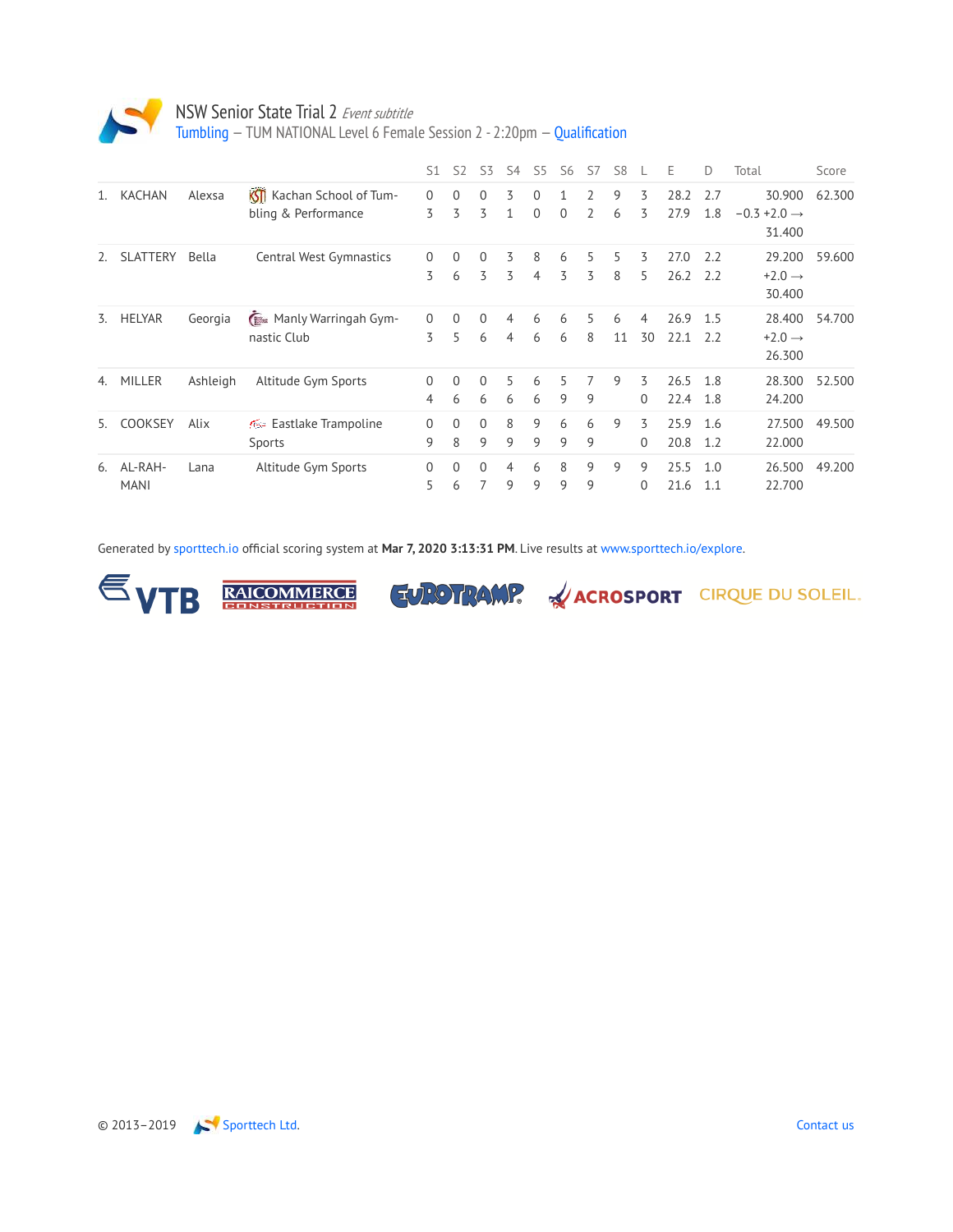

|    |                   |        |                                     |  |               |  |  | S1 S2 S3 S4 S5 S6 S7 S8 L E D                            | Total                                         | Score  |
|----|-------------------|--------|-------------------------------------|--|---------------|--|--|----------------------------------------------------------|-----------------------------------------------|--------|
|    | 1. ABRAHAMS Louis |        | Manly Warringah Gym-<br>nastic Club |  |               |  |  | 0 0 0 3 3 4 6 8 6 27.0 2.0<br>3 7 5 4 3 3 7 9 3 25.6 2.7 | 29.000<br>$+2.0 \rightarrow$<br>30.300        | 59.300 |
| 2. | <b>BROWN</b>      | Hayden | Altitude Gym Sports                 |  | 7 6 6 5 5 5 5 |  |  | 0 0 0 6 8 9 9 12 0 25.6 1.8<br>$0$ 23.1 1.3              | $-0.6 \rightarrow 51.200$<br>26.800<br>24.400 |        |

Generated by sporttech.io official scoring system at **Mar 7, 2020 3:32:06 PM**. Live results at www.sporttech.io/explore.



**RAICOMMERCE** 

**EUROTRAMP.** WACROSPORT CIRQUE DU SOLEIL.

© 2013–2019 Sporttech Ltd. Contact us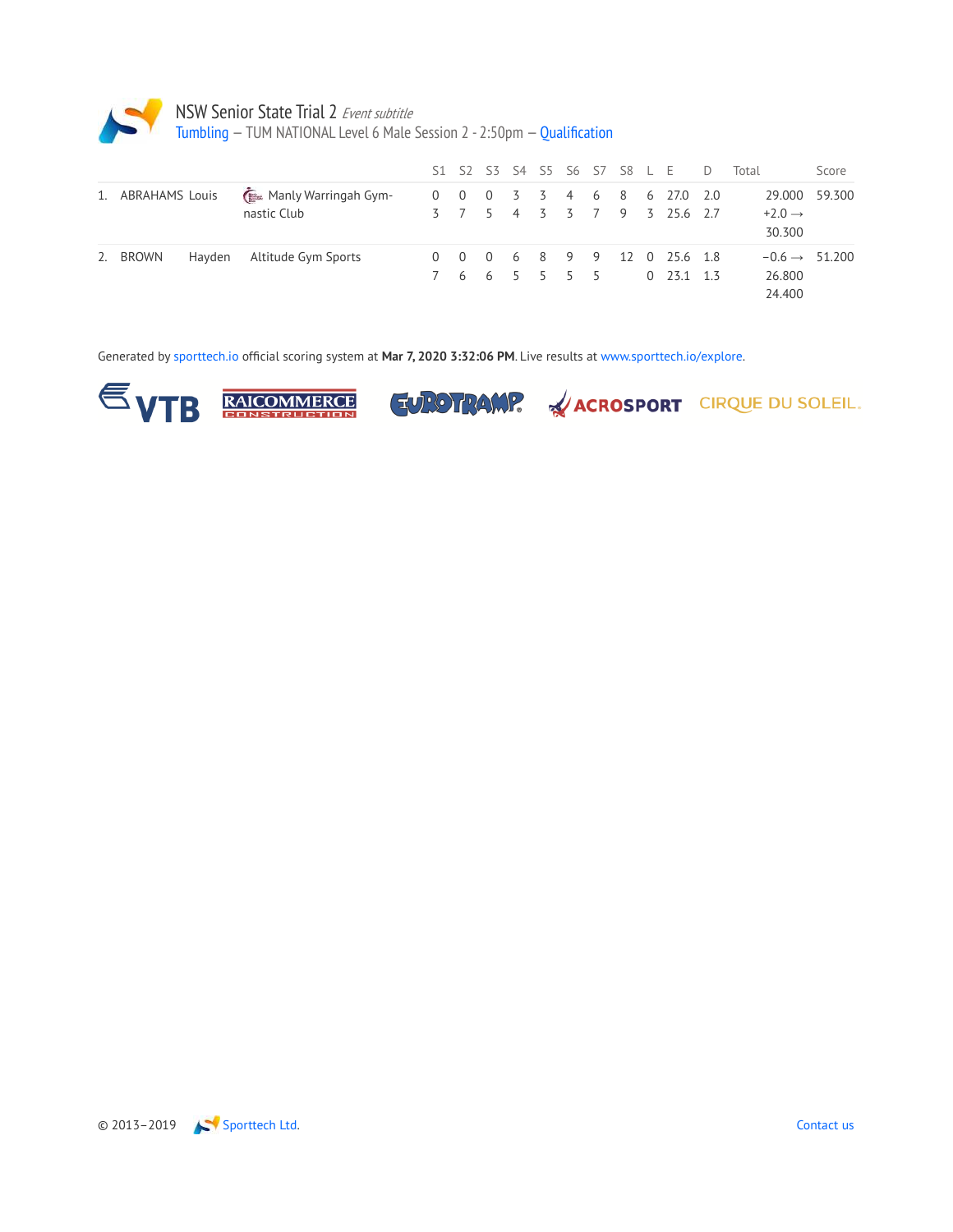

Tumbling — TUM NATIONAL Level 7 Female Session 2 - 2:20pm — Qualification

|  |                                                                |             |  |           |  |  | S1 S2 S3 S4 S5 S6 S7 S8 L E D                        | Total                                         | Score |
|--|----------------------------------------------------------------|-------------|--|-----------|--|--|------------------------------------------------------|-----------------------------------------------|-------|
|  | 1. DUFFY Alysse KI Kachan School of Tumbling &<br>Performance  | $0 \quad 0$ |  |           |  |  | 0 3 3 4 6 9 4 27.1 2.8<br>3 6 4 3 3 3 3 9 4 26.2 3.0 | 29.900 61.100<br>$+2.0 \rightarrow$<br>31.200 |       |
|  | 2. KADEN Tahlia KII Kachan School of Tumbling &<br>Performance | $0\quad 0$  |  | 0 3 5 4 7 |  |  | $0$ 25.1 0.7<br>4 3 2 4 4 3 4 9 7 260 29             | 25.800 56.700<br>$+2.0 \rightarrow$<br>30.900 |       |

Generated by sporttech.io official scoring system at **Mar 7, 2020 3:13:57 PM**. Live results at www.sporttech.io/explore.



**RAICOMMERCE** 

**EUROTRAMP.** WACROSPORT CIRQUE DU SOLEIL.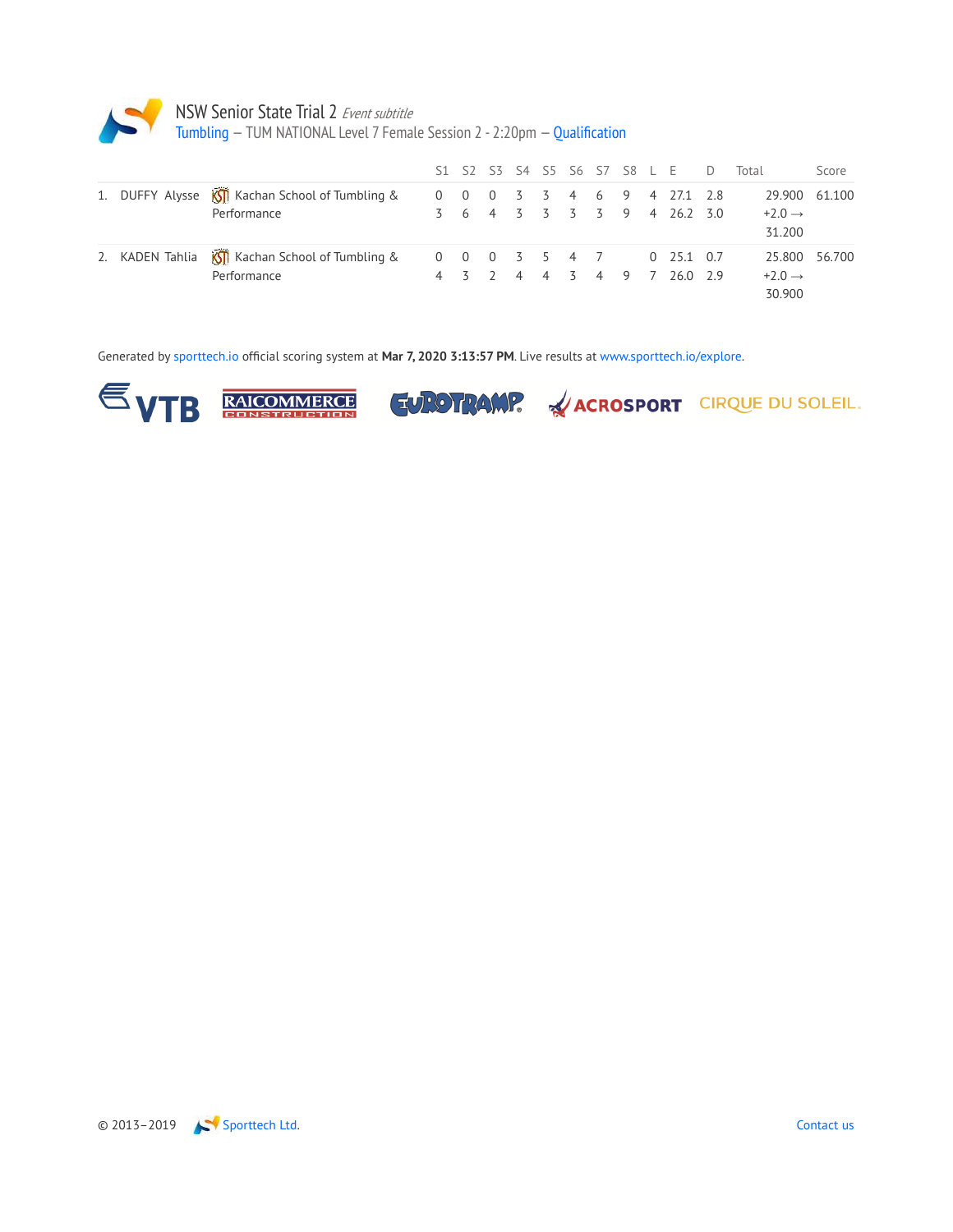

Tumbling — TUM Junior U17 Female Session 2 - 1:55pm — Qualification

|               |                      |                |                                                   | S1     | 52     | 53     | 54      | S5             | S6     | S7                   | S8     |                      | F            | $\Box$     | Total                                                        | Score        |
|---------------|----------------------|----------------|---------------------------------------------------|--------|--------|--------|---------|----------------|--------|----------------------|--------|----------------------|--------------|------------|--------------------------------------------------------------|--------------|
|               | <b>CAUCHI</b>        | <b>Breanah</b> | Kill Kachan School of Tum-<br>bling & Performance | 3      | 4      | 6      | 6<br>8  | 6              | 4<br>5 | 3<br>6               | 9<br>9 | 3.<br>$\overline{5}$ | 25.9<br>25.0 | 5.0<br>5.0 | $+1.0 \rightarrow$<br>31.900<br>$+1.0 \rightarrow$<br>31.000 | 62.900       |
| $\mathcal{L}$ | <b>HAMILTON Ella</b> |                | KSTI Kachan School of Tum-<br>bling & Performance | 3      | 3<br>4 | 3<br>4 | 3<br>3  | 3              | 3<br>3 | 3.<br>$\overline{4}$ | 9<br>9 | 3.<br>7              | 26.8<br>26.0 | 3.3<br>3.5 | 30.100<br>29.500                                             | 59.600       |
| 3.            | <b>TRISIC</b>        | Isla           | Manly Warringah Gymnas-<br>tic Club               | 3<br>3 |        | 6      | 5.<br>3 | $\overline{4}$ | 5<br>3 | 6<br>3               | 9<br>9 | 5.<br>4              | 25.0<br>26.4 | 3.9<br>3.4 | 28.900<br>29.800                                             | 58.700       |
|               | 4. RODD              | Madison        | KSII Kachan School of Tum-<br>bling & Performance |        |        |        |         |                |        |                      |        | 0<br>$\Omega$        |              |            | <b>DNS</b><br><b>DNS</b>                                     | $\mathbf{0}$ |

Generated by sporttech.io official scoring system at **Mar 7, 2020 2:38:24 PM**. Live results at www.sporttech.io/explore.



RAICOMMERCE TUROTRAMP. WACROSPORT CIRQUE DU SOLEIL.

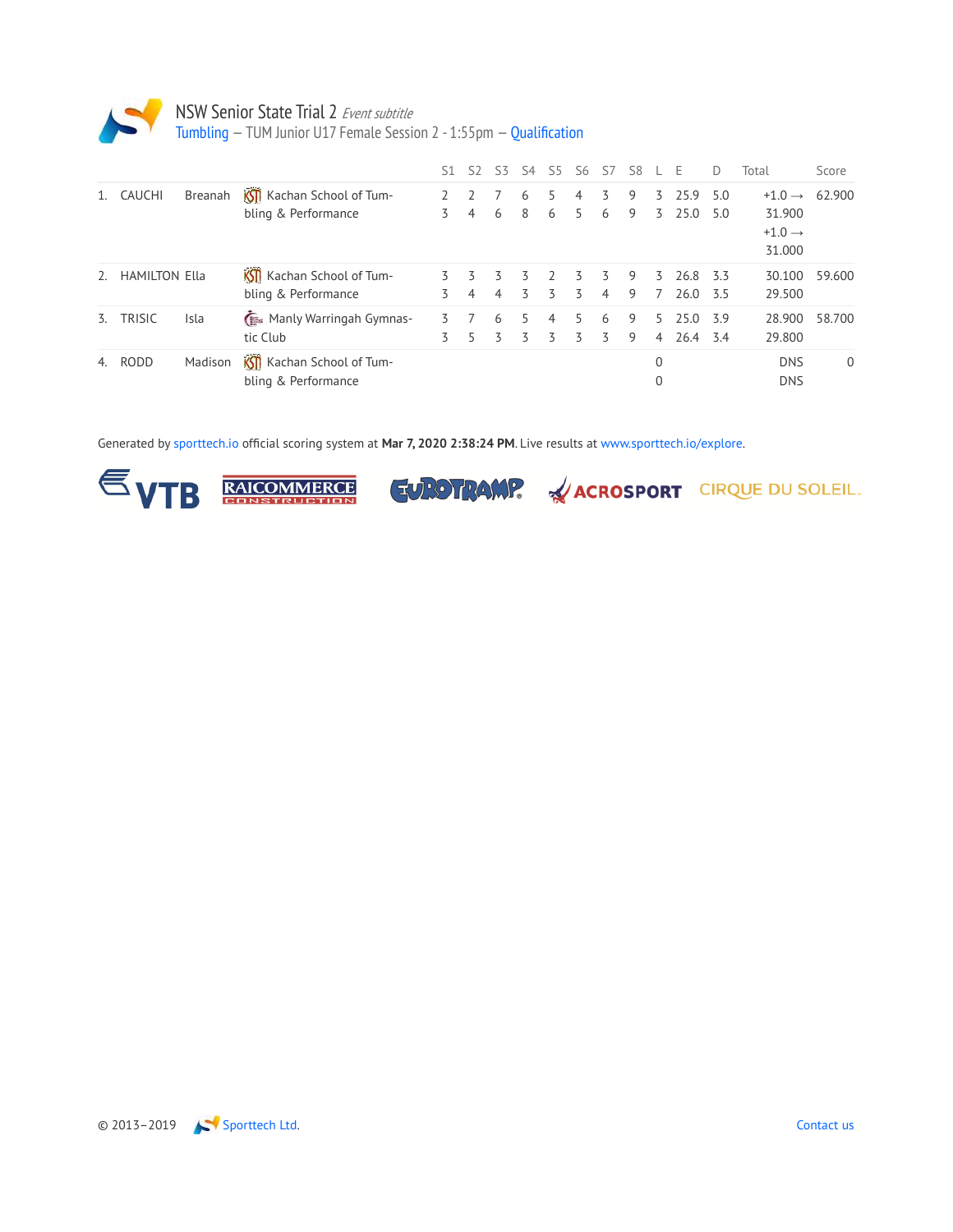

|  |                                                                                                 |  |  |  |  |  | S1 S2 S3 S4 S5 S6 S7 S8 L E D Total Score |  |
|--|-------------------------------------------------------------------------------------------------|--|--|--|--|--|-------------------------------------------|--|
|  | 1. LOUWEN Damon <b>KII</b> Kachan School of Tumbling & 3 3 6 5 5 5 5 6 0 23.8 3.5 27.300 54.100 |  |  |  |  |  |                                           |  |
|  | Performance                                                                                     |  |  |  |  |  | 3 3 10 8 8 6 6 11 30 21.5 5.3 26.800      |  |

Generated by sporttech.io official scoring system at **Mar 7, 2020 2:29:53 PM**. Live results at www.sporttech.io/explore.







© 2013–2019 Sporttech Ltd. Contact us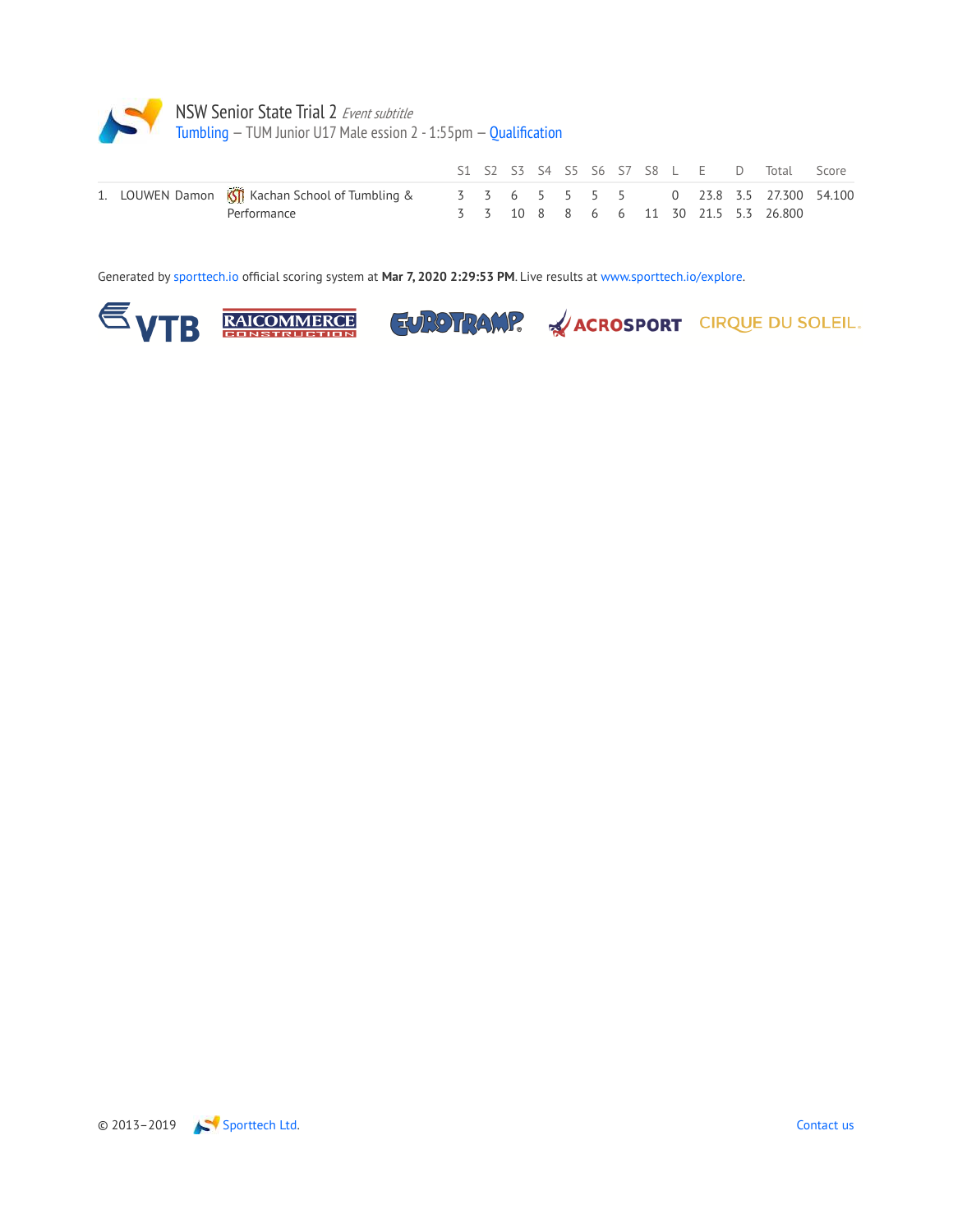

|  |                                                                                             |  |  |  |  |  | S1 S2 S3 S4 S5 S6 S7 S8 L E D Total Score |  |
|--|---------------------------------------------------------------------------------------------|--|--|--|--|--|-------------------------------------------|--|
|  | 1. MCDONALD Jade (E Manly Warringah Gymnastic Club 4 8 6 4 4 4 5 9 3 25.3 3.9 29.200 56.800 |  |  |  |  |  |                                           |  |
|  |                                                                                             |  |  |  |  |  | 3 5 4 3 4 4 5 11 2 25.9 1.7 27.600        |  |

Generated by sporttech.io official scoring system at **Mar 7, 2020 2:30:50 PM**. Live results at www.sporttech.io/explore.







**EUROTRAMP.** <u>ACROSPORT CIRQUE DU SOLEIL.</u>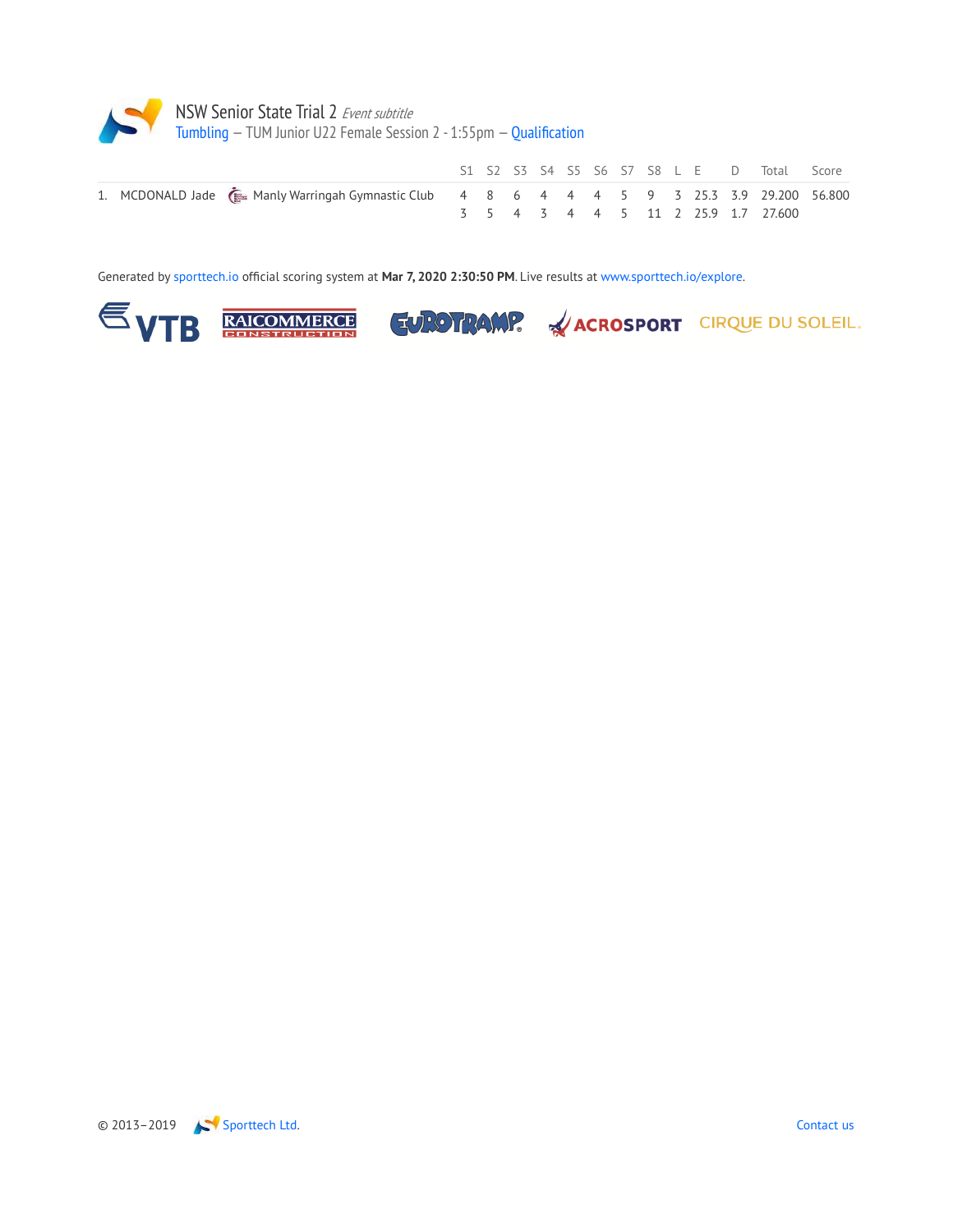

|  |                                                                                                 |  |  |  |  |                  |  | S1 S2 S3 S4 S5 S6 S7 S8 L E D Total | Score    |
|--|-------------------------------------------------------------------------------------------------|--|--|--|--|------------------|--|-------------------------------------|----------|
|  | 1. GILLOTT Olivia <b>SERG</b> Sydney Gymnastics Centre 3 3 4 2 3 4 3 9 3 26.6 3.4 30.000 58.800 |  |  |  |  |                  |  | 3 4 7 5 5 4 6 6 0 26.0 2.8 28.800   |          |
|  | 2. ROBINSON Cheyanna KII Kachan School of Tumbling<br>& Performance                             |  |  |  |  | $\left( \right)$ |  | <b>DNS</b><br><b>DNS</b>            | $\Omega$ |

Generated by sporttech.io official scoring system at **Mar 7, 2020 2:31:44 PM**. Live results at www.sporttech.io/explore.







EUROTRAMP. & ACROSPORT CIRQUE DU SOLEIL.

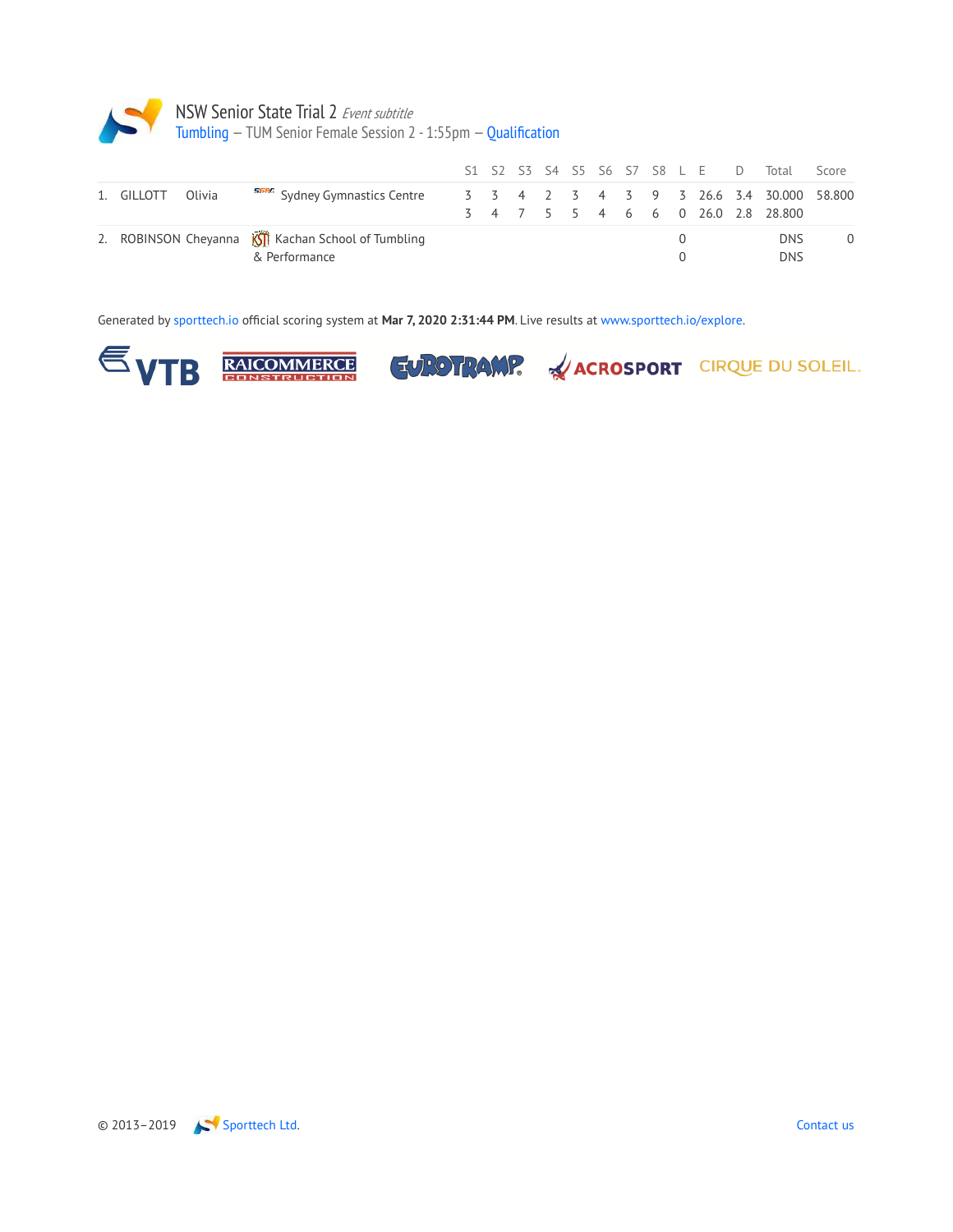

|  |                                                |  |  |  |  | S1 S2 S3 S4 S5 S6 S7 S8 L E D |                              | Total                     | Score |
|--|------------------------------------------------|--|--|--|--|-------------------------------|------------------------------|---------------------------|-------|
|  | 1. MCGUINNESS Ethan KSII Kachan School of Tum- |  |  |  |  |                               | 2 2 7 9 6 5 4 11 8 24.6 10.0 | $-0.3 \rightarrow 68.000$ |       |
|  | bling & Performance                            |  |  |  |  | 3 6 5 4 7 7 6 8 6 24.8 8.9    |                              | 34.300                    |       |
|  |                                                |  |  |  |  |                               |                              | 33.700                    |       |

Generated by sporttech.io official scoring system at **Mar 7, 2020 2:33:11 PM**. Live results at www.sporttech.io/explore.







**ACROSPORT** CIRQUE DU SOLEIL.

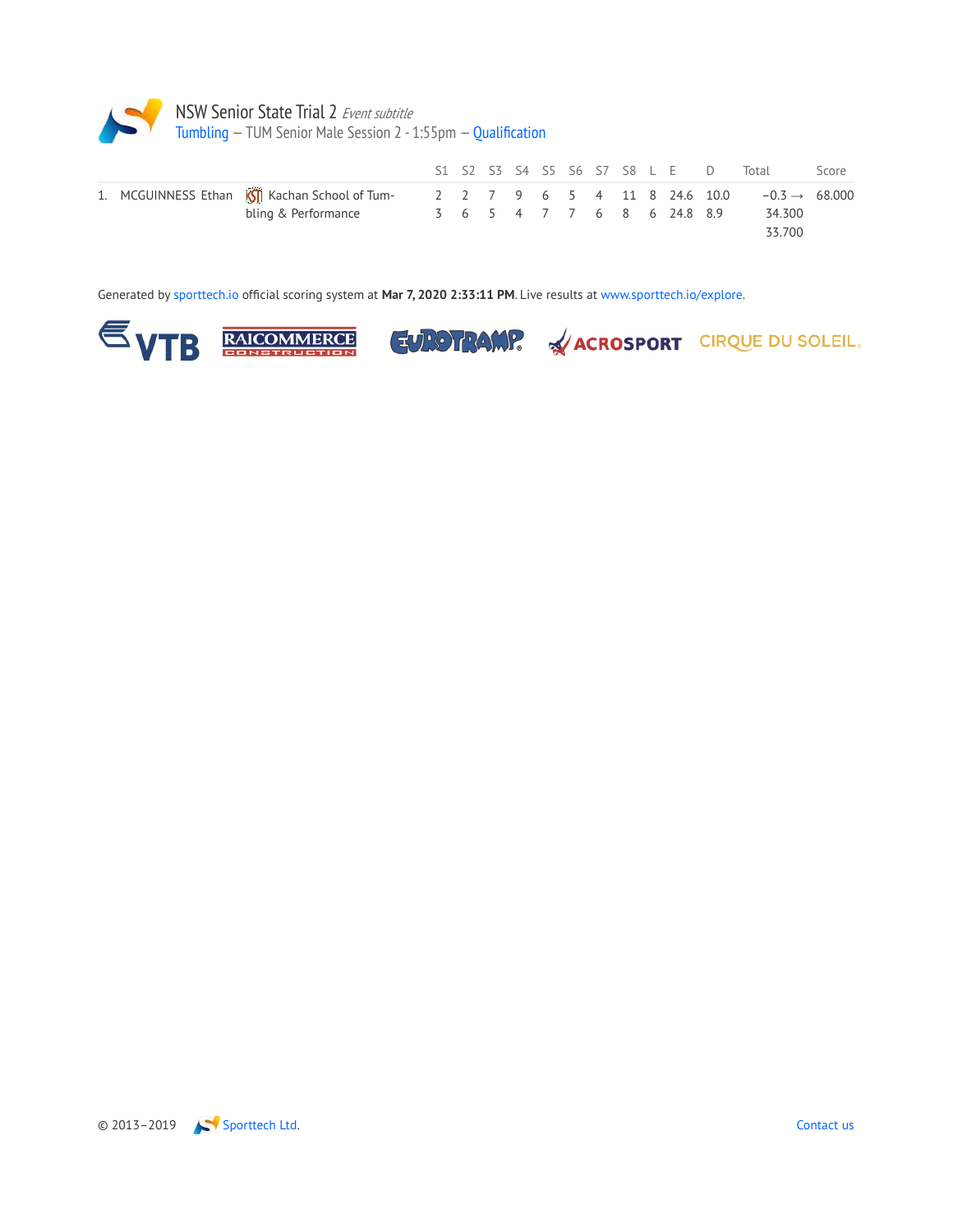

|                 |                                                                       |  |  |  |  |  | S1 S2 S3 S4 S5 S6 S7 S8 L E D Total Score                                     |  |
|-----------------|-----------------------------------------------------------------------|--|--|--|--|--|-------------------------------------------------------------------------------|--|
|                 | 1. RODD Madison <b>KIT</b> Kachan School of Tumbling &<br>Performance |  |  |  |  |  | 3 4 3 4 4 4 5 9 3 26.1 3.5 29.600 58.900<br>3 3 4 4 4 5 5 9 3 26.0 3.3 29.300 |  |
| 2. MCKEON Rylee | <b>KSTI</b> Kachan School of Tumbling &<br>Performance                |  |  |  |  |  | 3 5 6 6 6 6 4 6 3 25.5 3.3 28.800                                             |  |

Generated by sporttech.io official scoring system at **Mar 7, 2020 2:33:59 PM**. Live results at www.sporttech.io/explore.







EUROTRAMP. & ACROSPORT CIRQUE DU SOLEIL.